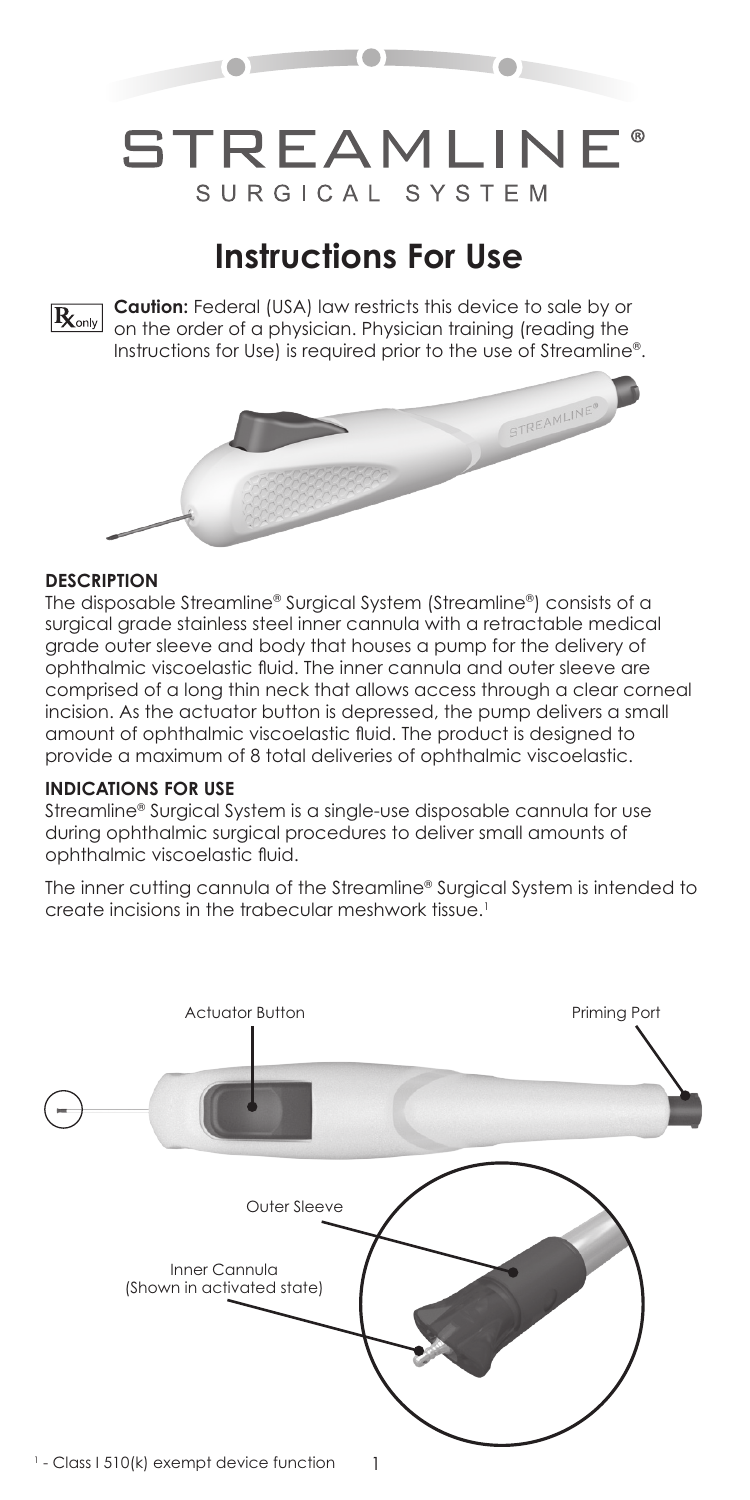# **Figure A:** Proper Hand and Finger Position



### **CONTRAINDICATIONS**

Procedures, done with Streamline®, require proper visualization. Do not attempt to use Streamline® if corneal clarity is poor or if visualization is not possible.

**CAUTION:** Physician training is strongly recommended to ensure proper use of this device and proper visualization. Do not use Streamline® if you are not trained or have poor visualization. Improper visualization may result in misuse of Streamline® and damage to eye structures.

# **WARNINGS**

**A. Streamline® is a single patient, single use disposable device. Do not reuse or re-sterilize. Re-sterilized or reused devices pose risks of infection and device malfunction.** 



**B. Do not use Streamline® if you are not trained or have poor visualization. Improper visualization may result in misuse of Streamline® and damage to eye structures.**

**C. Do not use Streamline® past the indicated expiration date.**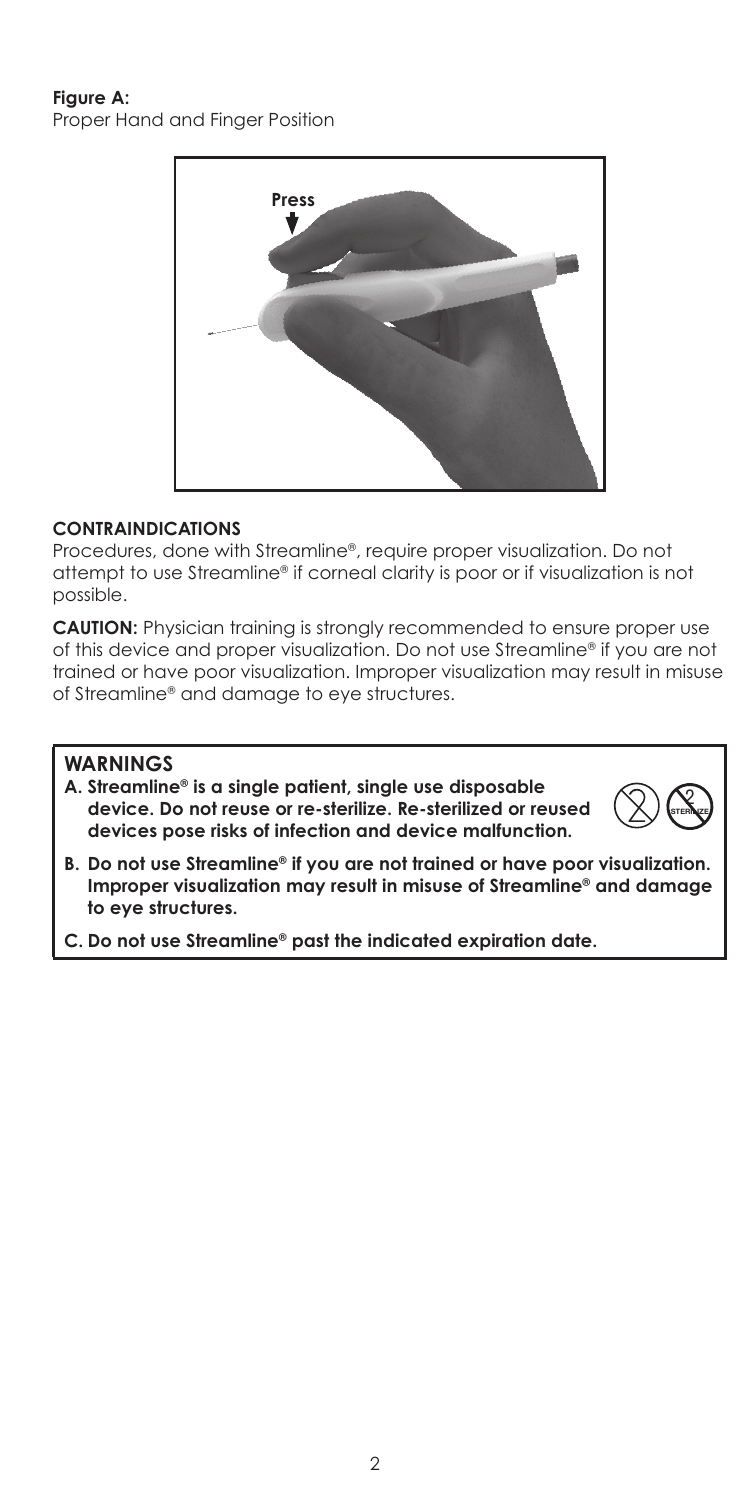3

#### **CAUTIONS !**

- A. If these instructions are not followed, OVD may not be delivered as intended.
- B. Federal (USA) law restricts this device to sale, distribution, or use by or on the order of a physician. Physician training (reading these Instructions for Use) is required prior to the use of Streamline®.
- C. Additional physician training is strongly recommended. Contact a New World Medical, Inc. representative for approved training options.
- D. Ensure that the outer sleeve does not come in contact with anything prior to insertion into the corneal incision as this may cause damage to the inner cannula of Streamline®.
- E. Streamline® is not intended to create corneal incisions.
- F. Precautions standard to ophthalmic surgery should be observed when using Streamline®, including customary aseptic technique.
- G. The device contains stainless steel. Some individuals may be sensitized or allergic to metals. Avoid using Streamline® in such cases.
- H. Contents are guaranteed sterile provided that the package, including the tray seal, is not punctured or damaged. Do not use if the device packaging is damaged or open, or if the seal appears damaged.
- I. When removing the device from its tray, ensure that the outer sleeve does not touch any part of the tray. The outer sleeve may bend if it touches the tray surface. Do not touch the outer sleeve to any surfaces other than the intended eye anatomy as it may damage the inner cannula.
- J. Do not use the device if it contains debris, is bent, rusted or otherwise damaged.
- K. Do not press the actuator button during removal from the packaging or before priming.
- L. Use only OVD types recommended by New World Medical, Inc. with this device.
- M. The fully primed volume of OVD in Streamline® allows for 8 total deliveries of OVD. The button will continue to actuate after 8 total deliveries but will not deliver OVD.
- N. While priming the device, ensure that injection of OVD into the device is done slowly. If OVD is not observed exiting the outer sleeve, then the device should be discarded and replaced with another device. The device may no longer be primed once the button is first actuated.
- O. Be careful to avoid touching the corneal endothelium and iris with Streamline® as you are advancing or retracting the device in the anterior chamber. When inserting the outer sleeve, ensure that the width of the outer sleeve is parallel to the corneal incision upon inserting it into the anterior chamber.
- P. Used sharps are contaminated and can transmit diseases. Dispose of the device in an appropriately labeled puncture resistant biohazard sharps container immediately after use.
- Q. Do not expose to direct sunlight and water.
- R. Do not use Streamline® past the indicated expiration date.





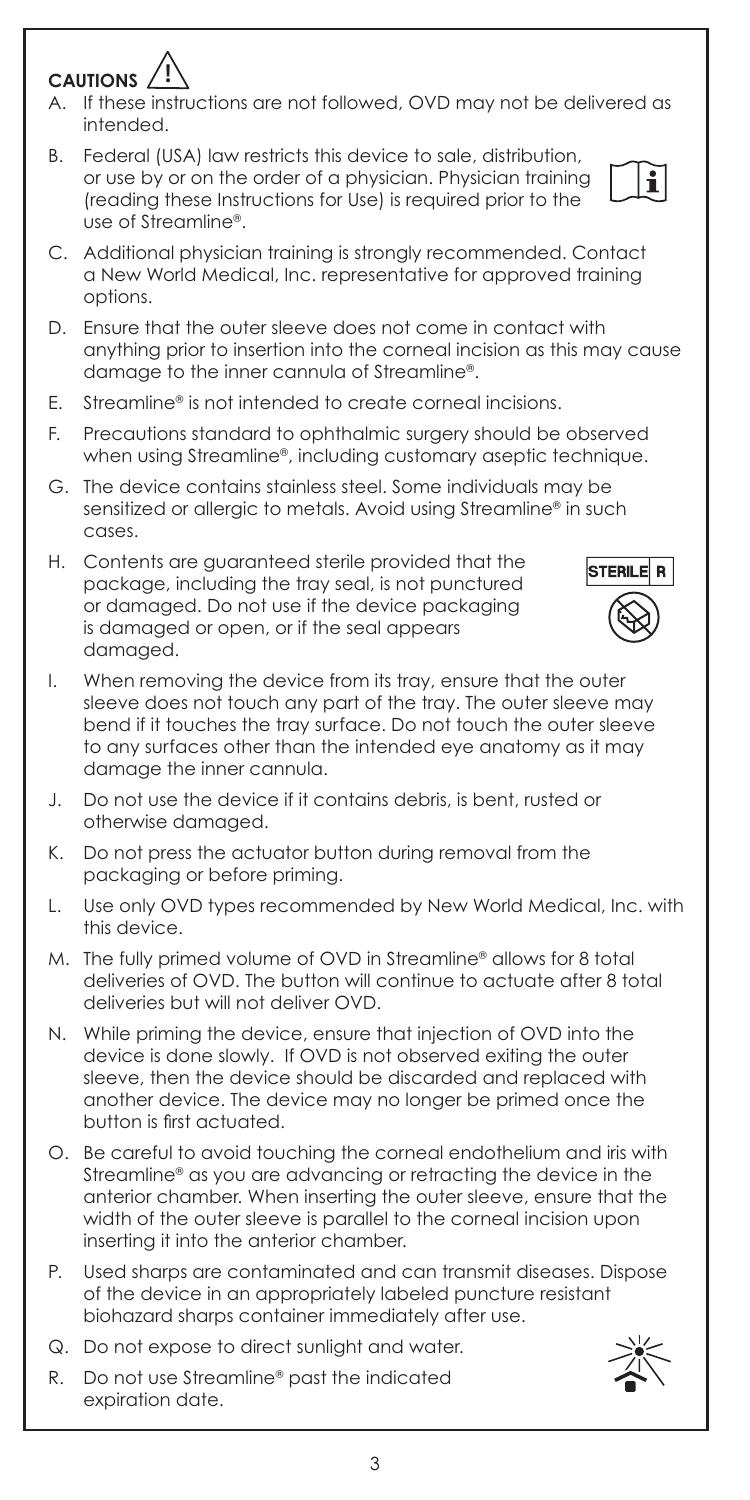# **INSTRUCTIONS**

### **1. Removing the device from the plastic tray**

- 1.1. Verify that the expiration date has not passed.
- 1.2. Open the box, remove and inspect the contents for damage.

**CAUTION:** Contents are guaranteed sterile provided that the package, including the tray seal, is not punctured or damaged. Do not use if the device packaging is damaged or open, or if the seal appears damaged.



1.3. Peel away the sealed Tyvek lid from the plastic container. Within the main tray, is a retainer tray protecting Streamline®. The surgeon or surgeon's designate can remove the retainer tray containing Streamline® and place it on the sterile field.

**CAUTION:** When removing the device from its tray, ensure that the outer sleeve does not touch any part of the tray. The outer sleeve may bend if it touches the tray surface. Do not touch the outer sleeve to any surfaces other than the intended eye anatomy as it may damage the inner cannula.

**CAUTION:** Do not press the actuator button during removal from the packaging or before priming.

1.4. Inspect the device for debris, damage or rust.

**CAUTION:** Do not use the device if it contains debris, is bent, rusted or otherwise damaged.

#### **2. Considerations**

- 2.1. Procedures, done with Streamline®, require proper visualization. Do not attempt to use Streamline® if corneal clarity is poor or if visualization is not possible.
- 2.2. Streamline® can be used stand-alone or combined with other ophthalmic surgical procedures.
- 2.3. The Streamline® outer sleeve is inserted into the eye through a previously created clear corneal incision. The width of the outer sleeve should be parallel to the clear corneal incision in order to enter the anterior chamber without damage to the cornea. The minimum size clear corneal incision that allows for use of Streamline® is 1.8 mm.

**CAUTION:** Streamline® is not intended to create corneal incisions.

2.4. The anterior chamber should be filled with OVD to maintain stability prior to and during the use of Streamline®.

#### **3. Priming Streamline®**

**CAUTION:** Use only the OVD types recommended by New World Medical, Inc. with this device.

- 3.1. To reduce the presence of air bubbles, expel air from the OVD syringe prior to connecting the luer fitting of the OVD syringe to the Streamline® priming port at the proximal end of the device and twist to lock.
- 3.2. Depress the OVD syringe plunger to dispense OVD into Streamline®. Once OVD is seen flowing out of the Streamline outer sleeve without any bubbles, the device is fully primed and air should be flushed from the device.
- 3.3. Remove the OVD syringe from the Streamline® priming port by twisting to unlock before next steps.

**CAUTION:** While priming the device, ensure that injection of OVD into the device is done slowly. If OVD is not observed exiting the outer sleeve, then the device should be discarded and replaced with another device.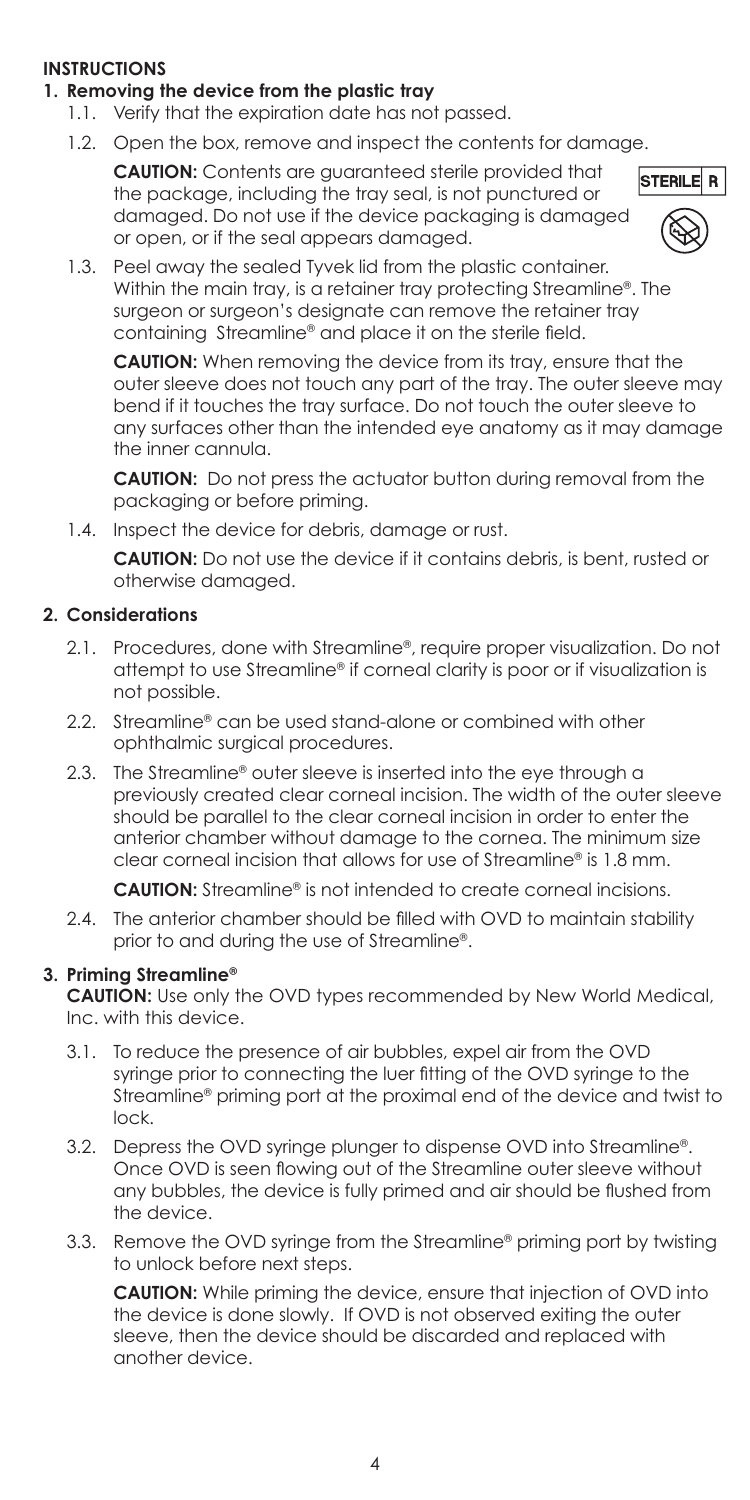# **4. Using Streamline®**

- 4.1. See figure A for proper hand and finger position while handling the Streamline® device.
- 4.2. Insert the outer sleeve of Streamline® into the anterior chamber through an existing clear corneal incision (minimum 1.8 mm in size). Advance the outer sleeve past the pupil.

**CAUTION:** Be careful to avoid touching the corneal endothelium and iris with Streamline® as you are advancing or retracting the device in the anterior chamber. When inserting the outer sleeve, ensure that the width of the outer sleeve is parallel to the corneal incision upon inserting it into the anterior chamber.

- 4.3. Actuate Streamline® by fully depressing the button in one smooth continuous motion, while maintaining the device position and view of anatomical structures throughout the motion. Actuation of the button retracts the outer sleeve, and dispenses OVD. Streamline® will deliver 7μL of OVD per actuation. NOTE: It is important that the button is depressed until no further motion is possible to ensure full delivery of OVD.
- 4.4. With the button fully pressed, maintain position of the outer sleeve for approximately 2 seconds to fully dispense OVD.
- 4.5. After 2 seconds of delivery of OVD is complete, move 1-2 mm away from the treated area, and lift the finger away from the button. Lifting of the finger off the button will cause the outer sleeve to reposition over the inner cannula and prepare the device for the next delivery of OVD.
- 4.6. Once the desired number of deliveries are completed, the device can be removed from the anterior chamber keeping the width of the outer sleeve parallel with the corneal incision to avoid trauma to the cornea during removal.
- 4.7. Irrigate and aspirate any remaining OVD out of the anterior chamber, inflate the anterior chamber with balanced salt solution and hydrate the corneal wounds as per standard practice.
- 4.8. **To create incisions in the trabecular meshwork tissue2** With your hand stabilized, touch the outer sleeve against the trabecular meshwork to slightly applanate the tissue without pushing or indenting the eye wall. Actuate Streamline® by fully depressing the button in one smooth continuous motion, while maintaining the device position and view of anatomical structures throughout the motion. Actuation of the button retracts the outer sleeve, thereby cutting the trabecular meshwork. While keeping the button depressed and the outer sleeve retracted, the initial incisional goniotomy can be extended to the desired length by directing the exposed cutting cannula across the canal.

#### **5. Disposal**

5.1. Immediately after use, dispose of the device in an appropriately labeled puncture resistant biohazard sharps container.

**CAUTION:** Used sharps are contaminated and can transmit diseases. Immediately after use, dispose of the device in an appropriately labeled puncture resistant biohazard sharps container.

**WARNING: Streamline® is a single patient, single use disposable device. Do not reuse or re-sterilize. Re-sterilized or reused devices pose risks of infection and device malfunction.**

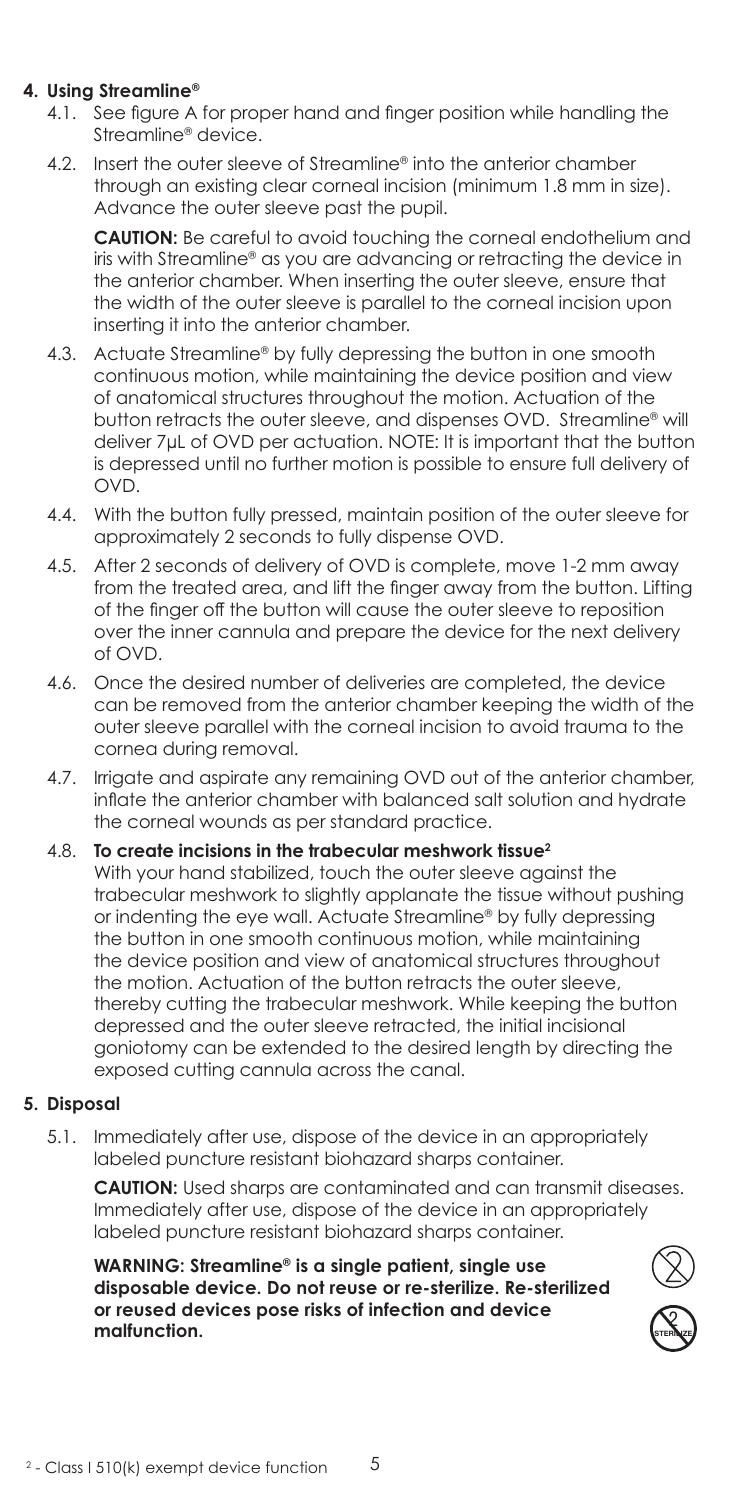#### **HOW SUPPLIED**

One Streamline® is supplied per box. Streamline® is packaged in a plastic tray with a Tyvek lid. The tray secures and protects the device. Streamline® is a disposable, single patient, single use, sterile surgical device.

Streamline® is sterilized with gamma irradiation.

#### **STORAGE REQUIREMENTS**

Streamline® should be stored at room temperature.

**CAUTION:** Do not expose to direct sunlight and water.

#### **EXPIRATION DATE**

Streamline® can be used after the date of manufacture until the expiration date as indicated on the label. Sterility is guaranteed until the expiration date if the packaging is not punctured or otherwise damaged.

**CAUTION:** Do not use Streamline® past the indicated expiration date.

#### **RECOMMENDED OPHTHALMIC VISCOSURGICAL DEVICES (OVD)**

The OVD's qualified for use with the Streamline® are:

| <b>OVD</b>                 | <b>Classification</b> | Manufacturer      |
|----------------------------|-----------------------|-------------------|
| Viscoat <sup>®</sup>       | <b>Dispersive</b>     | Alcon             |
| DisCoVisc <sup>®</sup>     | Dispersive/Cohesive   | Alcon             |
| Amvisc <sup>®</sup> Plus   | Dispersive/Cohesive   | Bausch + Lomb     |
| ProVisc <sup>®</sup>       | Cohesive              | Alcon             |
| Amvisc <sup>®</sup>        | Cohesive              | Bausch + Lomb     |
| Healon <sup>®</sup> Pro    | Cohesive              | Johnson & Johnson |
| Healon <sup>®</sup> GV Pro | Cohesive              | Johnson & Johnson |

**CAUTION:** Use only OVD types recommended by New World Medical, Inc. with this device.

#### **POTENTIAL ADVERSE EVENTS**

Adverse events that may be reasonably associated with the use of Streamline® in the eye include but are not limited to the following: elevation of intraocular pressure, anterior chamber shallowing, Descemet's membrane tear or detachment, intracorneal hematoma, corneal decompensation, corneal injury, corneal edema or opacification, cyclodialysis cleft, hyphema, hypotony, hypotony maculopathy, IOL dislocation, cataract formation, iris injury, iris tear, iridodialysis, change to pupil shape, loss of vitreous, perforation of sclera, choroidal effusion, suprachoroidal hemorrhage, vitreous hemorrhage, retinal detachment, retinal dialysis, retinal tear, endophthalmitis or other ocular infection.

#### **ADVERSE EVENT REPORTING**

Adverse events and/or potentially sight-threatening complications that are reasonably associated with the use of Streamline® must be reported to New World Medical, Inc.



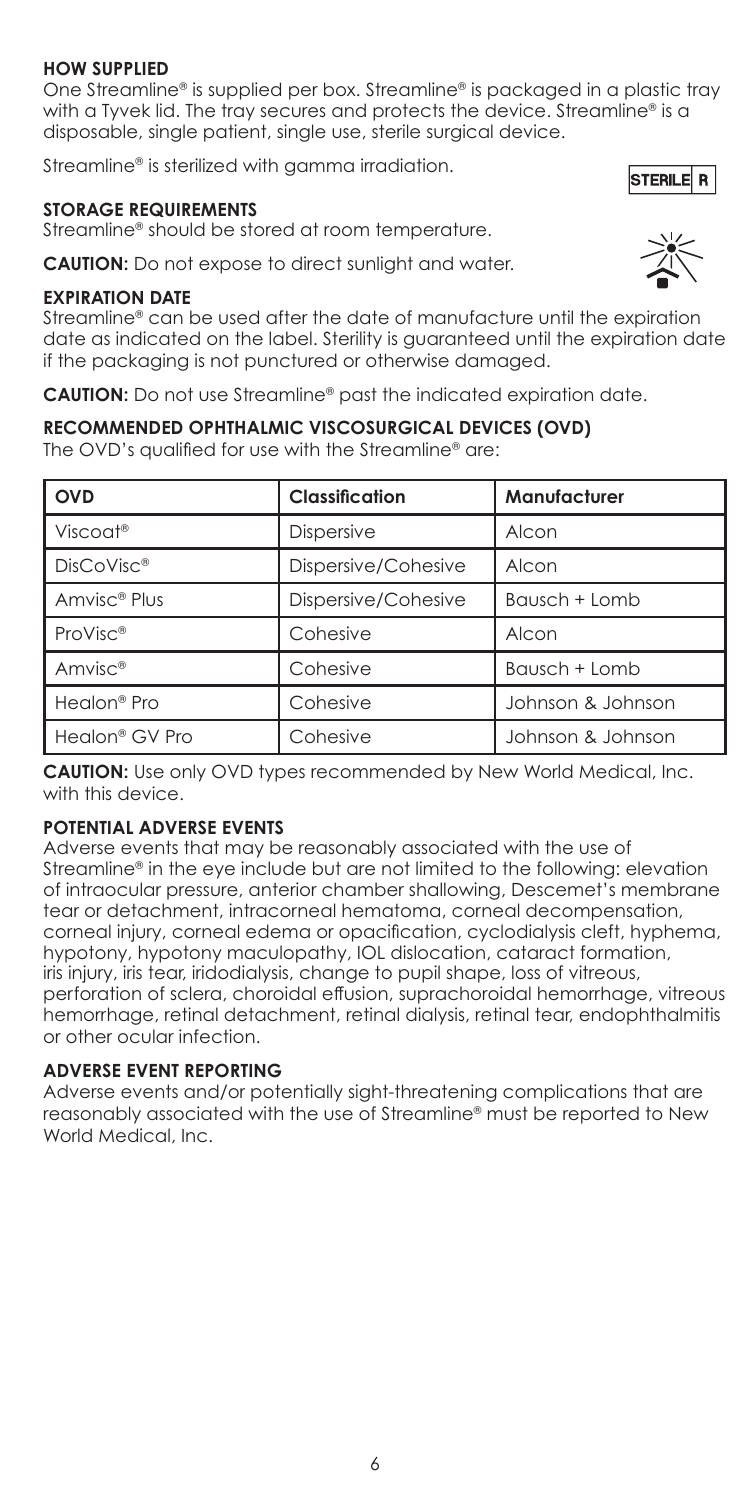# **USE OF SYMBOLS**

The following symbols used in the Streamline® packaging are defined below.

|                   | English                                                                                                                                                                                          |
|-------------------|--------------------------------------------------------------------------------------------------------------------------------------------------------------------------------------------------|
|                   | Manufacturer                                                                                                                                                                                     |
| $\mathbb{M}$      | Date of<br>Manufacture<br>YYYY-MM                                                                                                                                                                |
| ∑                 | "Use-by" or<br><b>Expiration date</b>                                                                                                                                                            |
| LOT               | Lot Number                                                                                                                                                                                       |
| <b>REF</b>        | Model/Catalogue Number                                                                                                                                                                           |
| <b>SN</b>         | Serial Number                                                                                                                                                                                    |
| STERILE R         | Sterilized using irradiation                                                                                                                                                                     |
|                   | Do not use if<br>package is damaged                                                                                                                                                              |
|                   | Do not resterilize                                                                                                                                                                               |
|                   | Do not re-use                                                                                                                                                                                    |
| ĭ                 | Consult<br>Instructions for Use                                                                                                                                                                  |
|                   | Caution                                                                                                                                                                                          |
| $R_{\text{only}}$ | Caution: Federal (USA) law restricts this device to sale by or<br>on the order of a physician. Physician training (reading the<br>Instructions for Use) is required prior to use of Streamline®. |
|                   | Keep away from sunlight                                                                                                                                                                          |
|                   | Peel Direction                                                                                                                                                                                   |